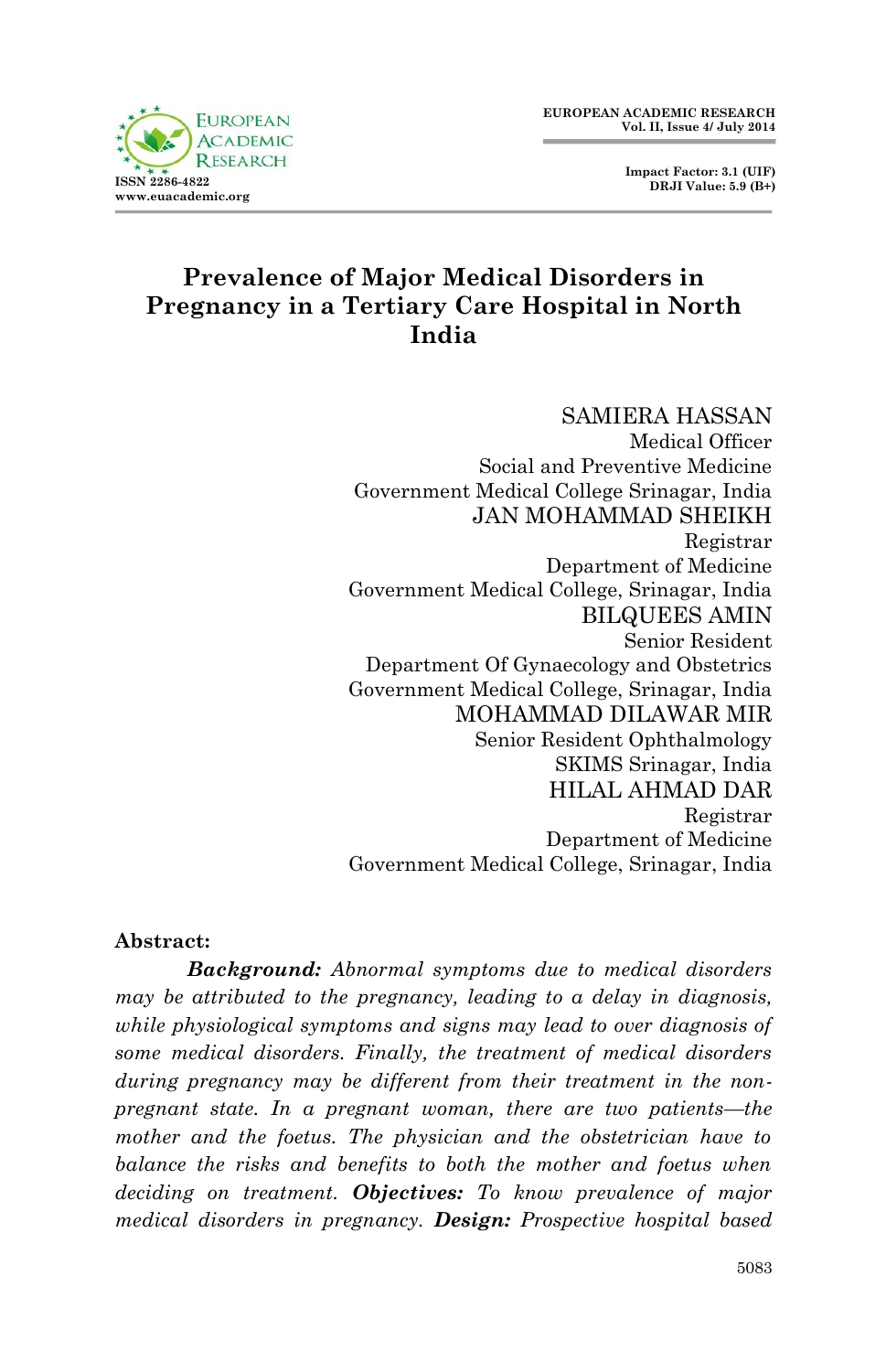*study over a period of one year. Results: Of the 150 patients studied evaluation revealed type-II diabetes in 3 (2%) of patients, gestational diabetes in 11 (7.33%), anaemia in 64 (42%), essential hypertension in 6 (4%) of patients and pregnancy induced hypertension in 13 (8.66%) patients. Conclusion: Medical disorders like pregnancy induced hypertension, gestational diabetes, essential hypertension and type-ii diabetes complicate a significant number of pregnancies and early identification is required to prevent foetal and maternal mortality and morbidity.*

**Key words:** pregnancy, major medical disorders, care hospital, Northern India

### **Introduction**

The management of medical disorders in pregnancy has undergone significant changes in recent years. The pattern of disease has changed with improvements in socio-economic conditions, the incidence of antenatal anaemia has decreased progressively in the past few decades  $1,2$  and pulmonary tuberculosis, which used to be prevalent, is now seen only rarely. Chronic rheumatic heart disease has also become less common. On the other hand, gestational diabetes has become more common. This may be due partly to the setting up of screening services for gestational diabetes in many hospitals. According to the territory wide audit report on obstetrics and gynaecology, published by the Hong Kong College of Obstetricians and Gynaecologists, the four most common medical disorders complicating pregnancy are anaemia, diabetes mellitus, cardiac disease, and thyroid disease which occur in 6.3%, 3.0%, 0.7%, and 0.6% of pregnant women, respectively.<sup>3</sup> In addition, because of the improvements in the medical, obstetric, and anaesthetic management of pregnancy, m any women with medical disorders can go through a pregnancy without major problems.4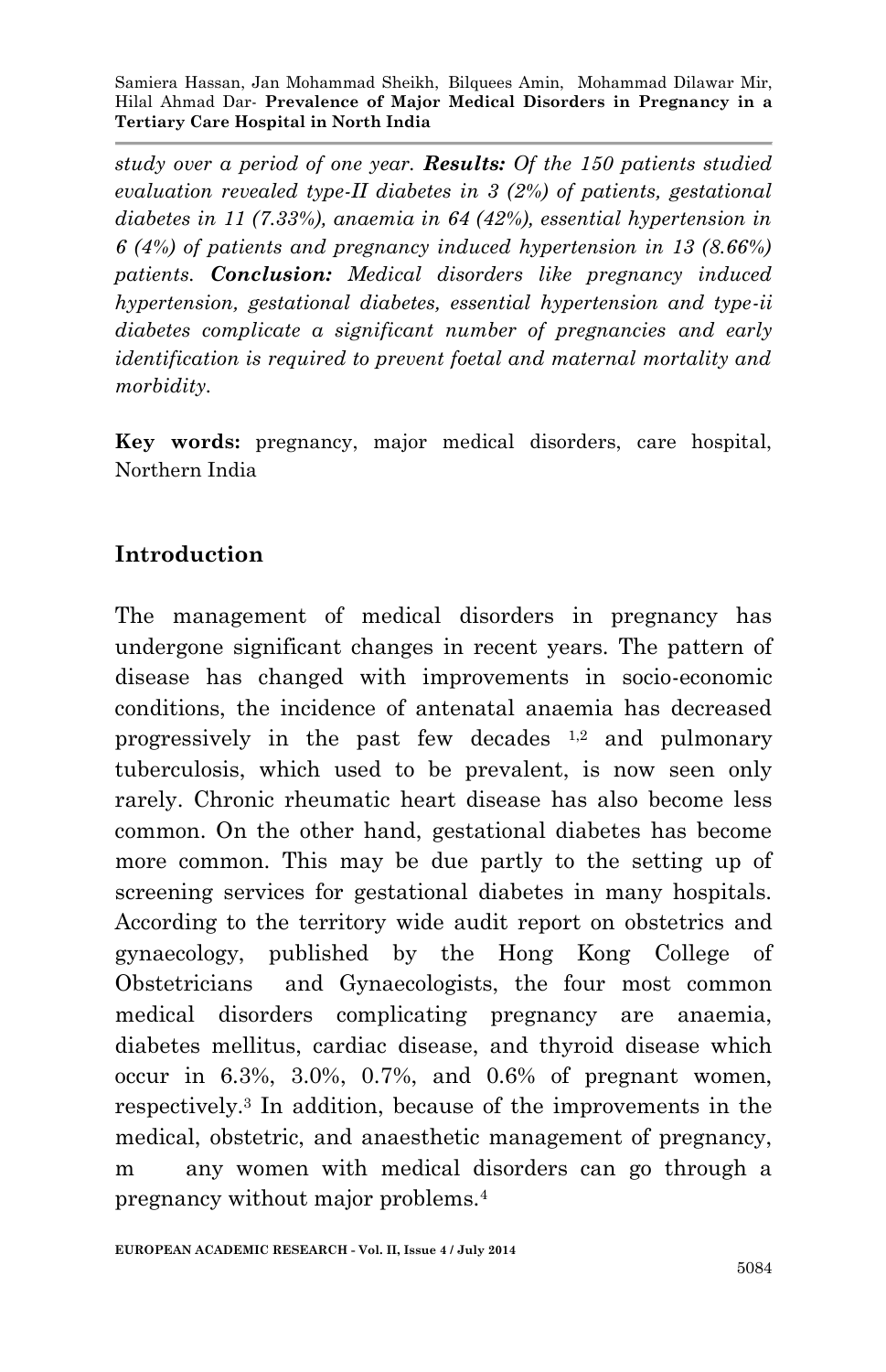Maternal mortality is now rarely due to medical disorders and there are very few medical indications for termination of pregnancy. There has also been a progressive decrease in the perinatal mortality associated with some medical disorders such as diabetes.1,2 It is important for all health care professionals involved in the management of pregnant women with medical disorders to be conversant with the latest developments in order to provide the best care for these women.5-8

#### **Causes of maternal death in Asia**

| Percentage                           |
|--------------------------------------|
| 30.8                                 |
| 12.8                                 |
| Other indirect causes of deaths 12.5 |
| 11.6                                 |
| 9.4                                  |
| 9.1                                  |
| 6.1                                  |
| 5.7                                  |
| 1.6                                  |
| 0.4                                  |
| 0.1                                  |
| 0                                    |
|                                      |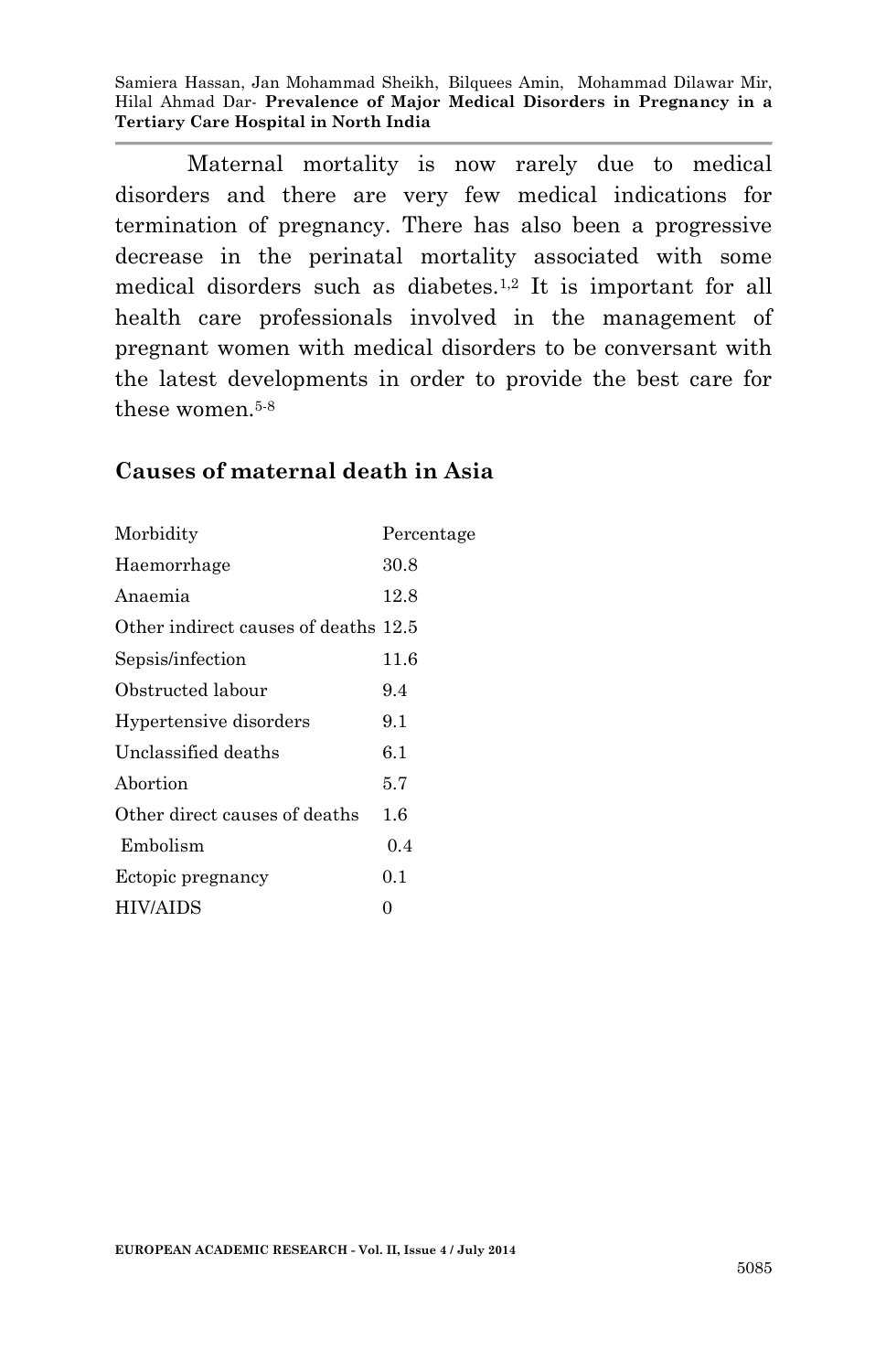

There are four important clinical principles in the management of women with medical disorders.9,10 Firstly, medical disorders are affected by pregnancy, when important physiological changes occur in almost every system in the body. Haemodynamic changes may lead to an additional burden on the cardiovascular system, which may predispose to the occurrence of heart failure in women with cardiac disease or hypertension.<sup>6</sup>The diabetogenic effects of hormonal changes during pregnancy may lead to the development of gestational diabetes 5 and they also make the control of pre-existing diabetes more difficult. Secondly, medical disorders may affect the pregnancy. Diabetes may lead to foetal macrosomia<sup>5</sup> while chronic hypertension or renal disease can result in foetal growth retardation. Thirdly, physiological changes during pregnancy make the diagnosis of a medical disorder more difficult.

Proper counselling and preparation before a woman becomes pregnant is important in ensuring the best outcome for the pregnancy. The risk of a medical disorder and/or medical treatment to both the mother and foetus should be explained to a woman before she becomes pregnant so that an informed decision as to whether or not to get pregnant can be made. Although rare nowadays, some medical disorders are associated with a high mortality risk (over 25%).<sup>6</sup>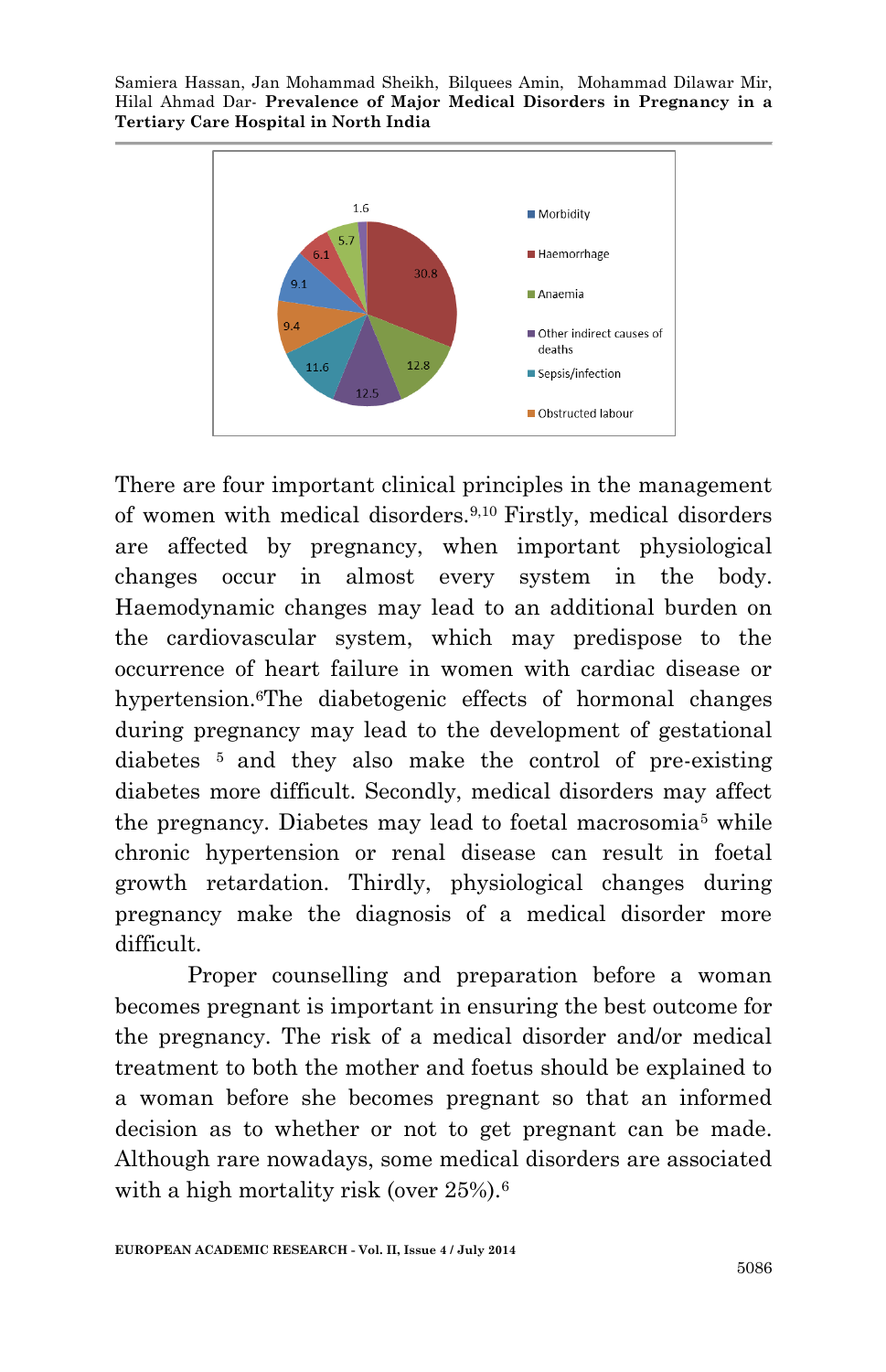Hypertension in pregnancy is categorized according to the American College of Obstetrics and Gynecology as:

1) preexisting essential hypertension

2) preeclampsia

3) gestational hypertension. Or

 4) preeclampsia superimposed upon preexisting hypertension  $\Phi$ 

These categories are important in that the various forms of hypertension that occur during pregnancy may imply different prognoses for the pregnancy itself as well as potentially for the long-term health of the mother. They may also represent different etiologies. Preeclampsia and gestational hypertension are defined as an increase in systolic blood pressure to 140 mm Hg or more, or diastolic to 90 mm Hg or more after 20 weeks of pregnancy and resolving postpartum. Preeclampsia differs from gestational hypertension due to its multisystem involvement, such as proteinuria. When a women with preexisting hypertension develops an exacerbation of her hypertension during pregnancy accompanied by proteinuria or other systemic signs, this is termed hypertension with superimposed preeclampsia.

Hypertension affects 10% of pregnancies and is a leading cause of both maternal and fetal morbidity and mortality worldwide. Hypertension in pregnancy includes a spectrum of conditions,<sup>12</sup> including pre-eclampsia or eclampsia, preeclampsia superimposed on chronic hypertension, chronic hypertension and gestational hypertension. Unlike other hypertensive disorders of pregnancy, pre-eclampsia is a multisystem disease. A distinctive feature is either sudden onset or worsening of pre-existing proteinuria.

 The diagnosis of hypertension in pregnancy, and differential diagnosis of different hypertensive disorders of pregnancy, is not straightforward, despite the clearly defined criteria. Hypertension in pregnancy is defined as two recordings of a blood pressure of at least 140/90 mmHg at an interval of 6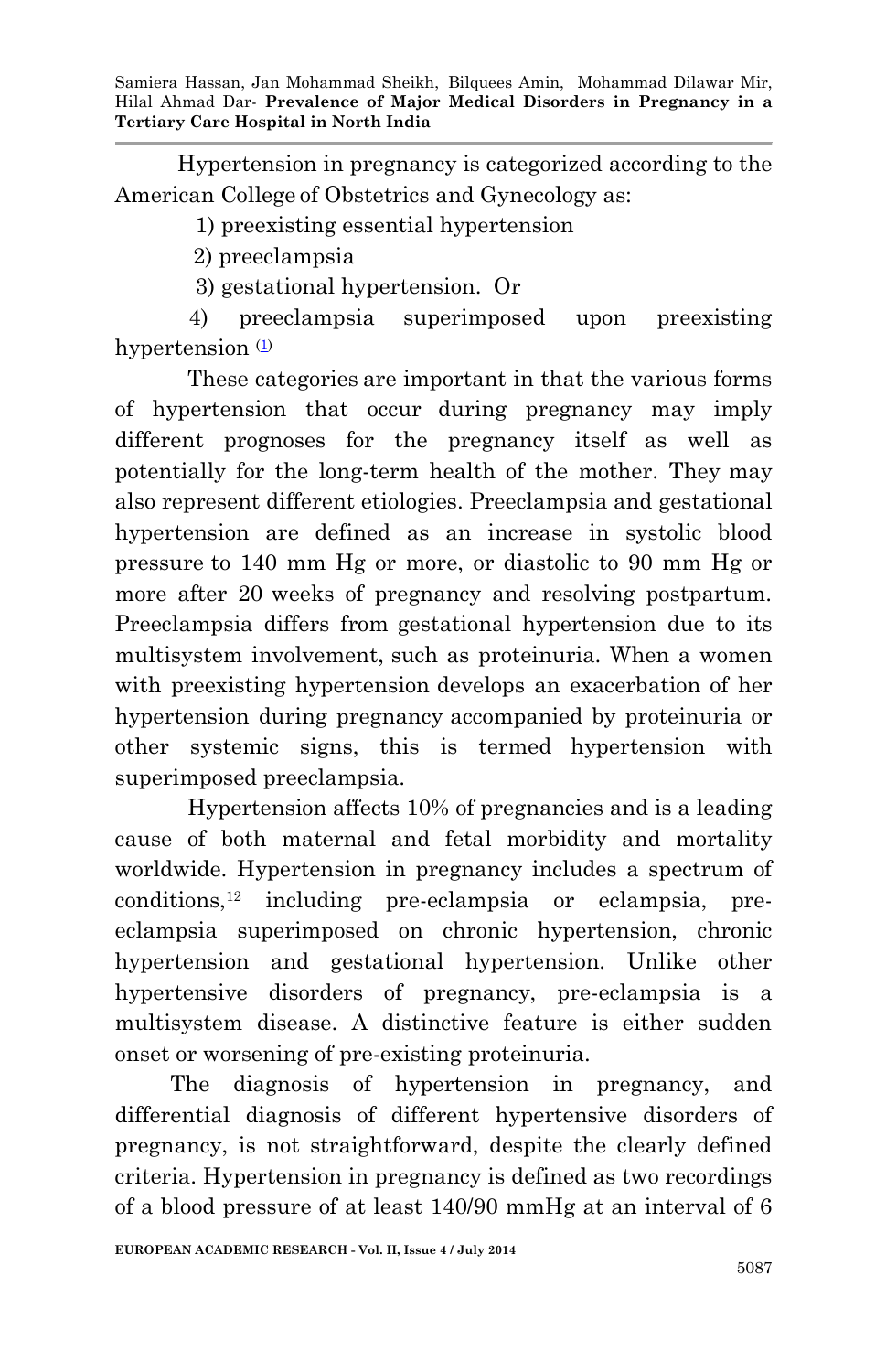hours. According to the Seventh Report of the Joint National Committee on Prevention, Detection, Evaluation and Treatment of High Blood Pressure,<sup>13</sup> individuals who have a systolic blood pressure of 120 - 139 mmHg and/or a diastolic blood pressure of 80-89 mmHg should be considered pre hypertensive. This recommendation suggests that the diagnostic threshold of 140/90 mmHg might be high for any population, and even more so for young females of childbearing age. This high threshold could lead to underestimation of the prevalence of hypertensive disorders of pregnancy. Furthermore, it is well recognized that blood pressure decreases in mid-pregnancy, and this fall is further exaggerated in patients who have pre-existing, chronic hypertension.<sup>14</sup> As blood pressure tends to increase to pre pregnancy levels in the third trimester, women with pre-existing chronic hypertension could be diagnosed as hypertensive for the first time towards the end of pregnancy and diagnosed with chronic hypertension only in retrospect; that is, after their 'gestational hypertension' fails to normalize following delivery.

 A possible association between pre-eclampsia and the subsequent risk of developing hypertension was reported as early as the first part of the nineteenth century.<sup>15</sup> Early studies had several limitations, including retrospective designs, small sample sizes, inadequate durations of follow-up, difficulties establishing the diagnosis in a retrospective fashion owing to insufficient documentation, non systematic data gathering, and changes in the definition of, and diagnostic criteria for, hypertensive disorders of pregnancy over time. In addition, the specific effects of different hypertensive disorders of pregnancy were frequently ignored. A few studies that were performed between the 1950s and the early 1970s provided more evidence to indicate that hypertensive pregnancies and pre-eclampsia are associated with higher blood pressure later in life.16,17 Children born to pre-eclamptic mothers commonly have a low birth weight, which is associated with an increased risk of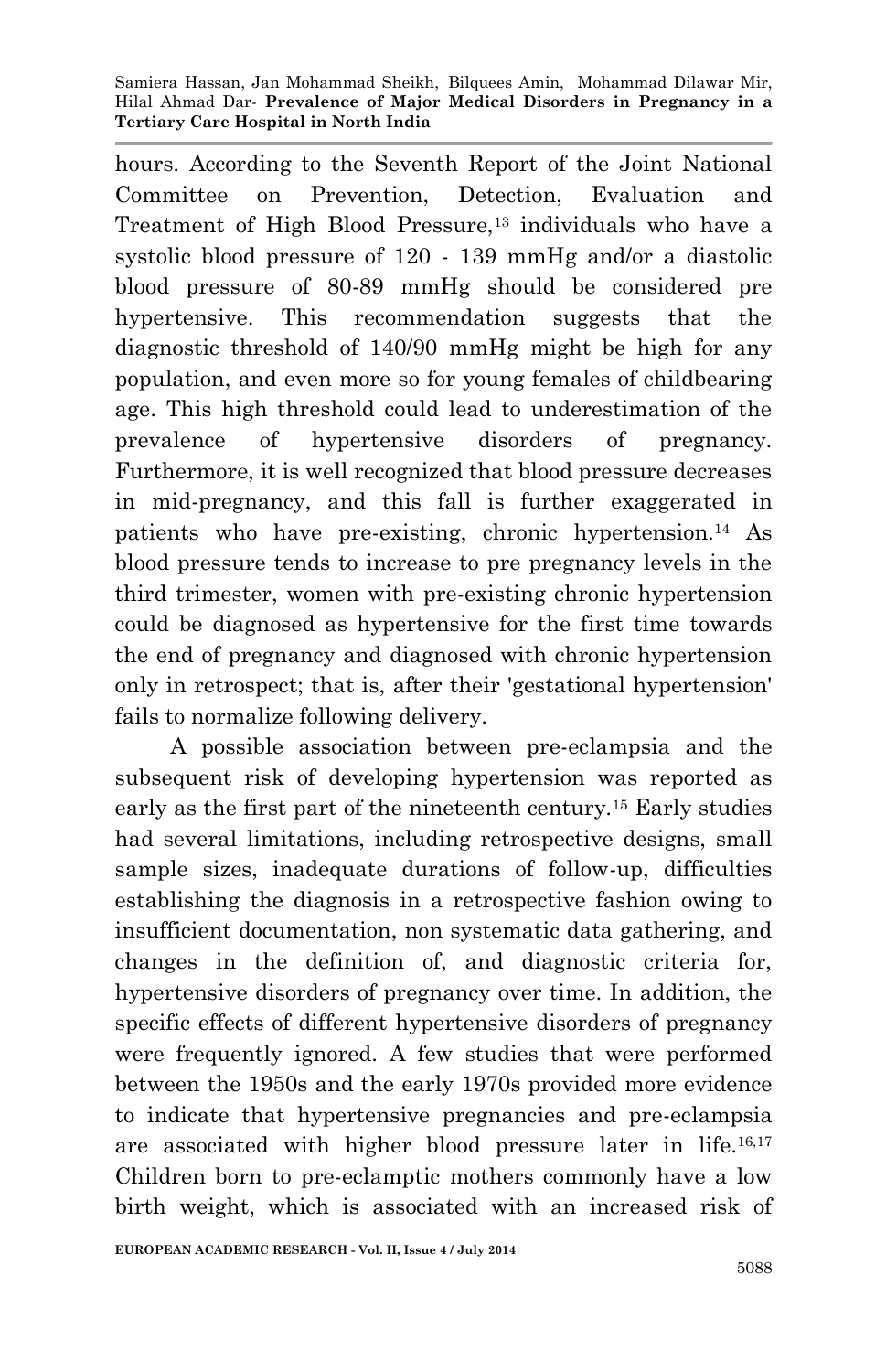cardiovascular mortality in adulthood.<sup>18</sup> An inverse relationship between maternal risk of CVD mortality and infant birth weight is well recognized.<sup>19,20</sup>Maternal outcomes, independent of the birth weights of offspring, have, however, attracted much less research interest, in part because of the data collected by Chesley and colleagues.11,21 Chesley reported that the prevalence of hypertension and rates of overall mortality and mortality owing to CVD in primiparous eclamptic women were similar to those of age-matched controls after 33 years of followup. The limitations of these studies included small sample sizes and suboptimal control groups (i.e. women from previously published epidemiologic studies, rather than normotensive controls).

Several more-recent studies, both prospective $22,23$ and retrospective,24,25 have established an association between hypertension in pregnancy, pre-eclampsia or eclampsia and hypertension later in life.

## **Methodology**

Our study was a prospective study conducted at the largest tertiary care maternity hospital in north India. Patients were selected randomly from the Out Patient Department of Lalla Ded Hospital Srinagar (J& K). One hundred and fifty consecutive antenatal patients were selected irrespective of age, parity and duration of pregnancy. All selected patients were evaluated for complete antenatal history including past obstetric and medical history, general physical examination and complete systemic including obstetric examination. Apart from routine laboratory tests in pregnancy such as complete blood counts, blood grouping, VDRL testing, HIV serology, urine examination and Hepatitis B surface antigen. Specific investigations include blood sugar random and fasting. Oral glucose tolerance test was ordered in special group of patients such as patients with significant family history of gestational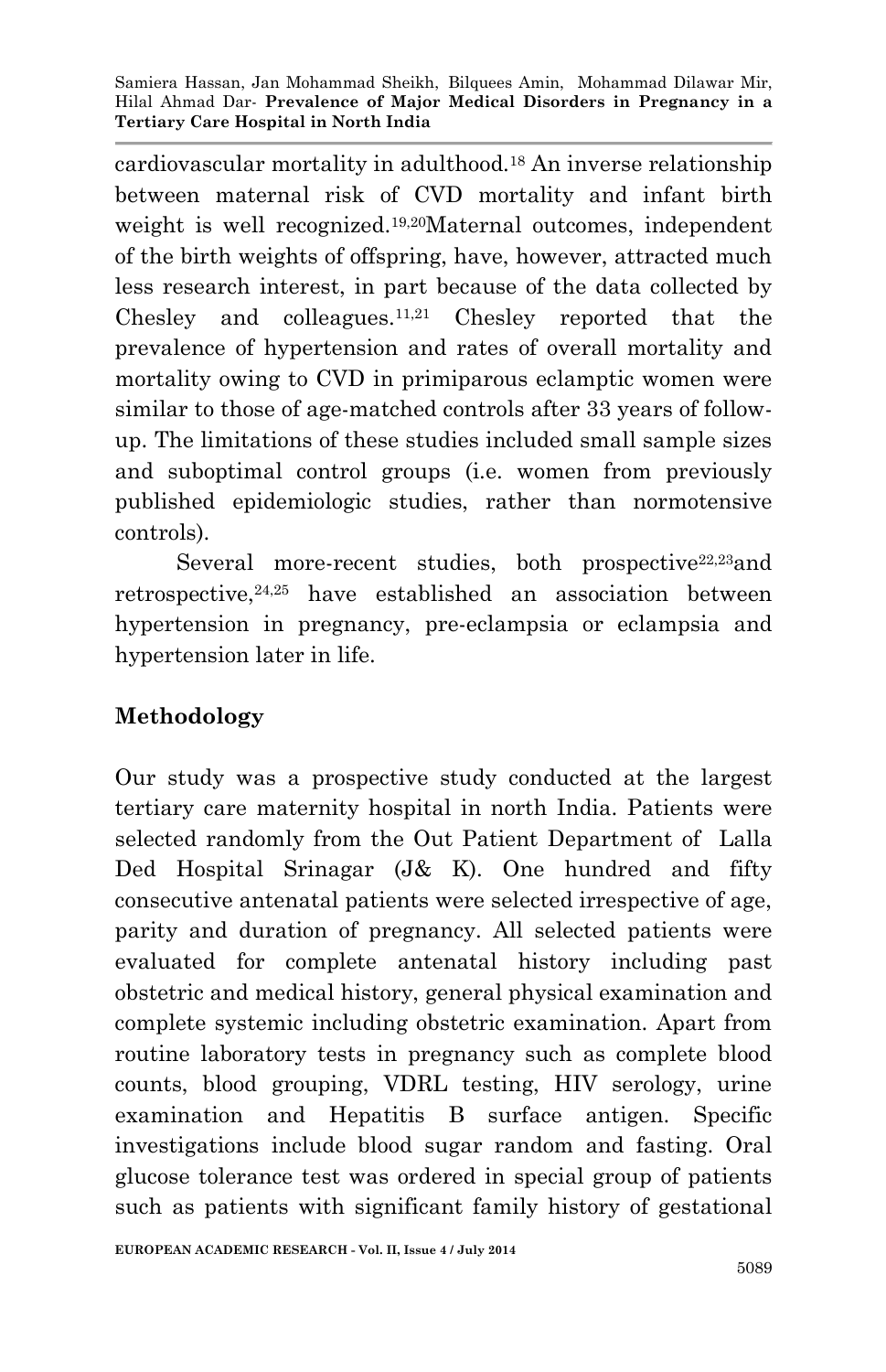diabetes or type 2 diabetes, previous history of macrosomic baby or patients with impaired fasting sugars. Anaemia was classified as per WHO guidelines and those patients with anaemia were subjected to complete haemogram, peripheral blood film, reticulocyte count, iron profile,  $B_{12}$  levells, serm LDH and coomb's test.

 Hypertension in pregnancy is defined as two recordings of a blood pressure of at least 140/90 mmHg at an interval of 6 hours. According to the Seventh Report of the Joint National Committee on Prevention, Detection, Evaluation and Treatment of High Blood Pressure,<sup>13</sup> individuals who have a systolic blood pressure of 120 - 139 mmHg and/or a diastolic blood pressure of 80-89 mmHg should be considered pre hypertensive. Hypertensive patients were subjected to frequent blood pressure recordings in second and third trimester, kidney function testing, liver function testing, weight monitoring and other relevant investigations wherever needed. All patients were followed upto third trimester.Results were summarised from the history, examination and investigations from the study population.Percentage prevalence of various medical disorders were calculated from the observations made from the data obtained from the patients.

# **Results**

## **Observation and Results**

Our study was a prospective study conducted over a course of one year (Dec 2010-Jan 2012) in the Department of Gynaecology and Obstetrics, Government Medical College Srinagar. One hundred and fifty consecutive antenatal patients were selected and evaluated for the study. Of the 150 patients studied, 24 (16%) of patients were in the age group of 10-20 years, 68 (45.33%) were in the age group of 21- 30 years, 48 (32%) in the age group of 31-40 years and 10 patients (6.66) percent in the age group of 41-50 years.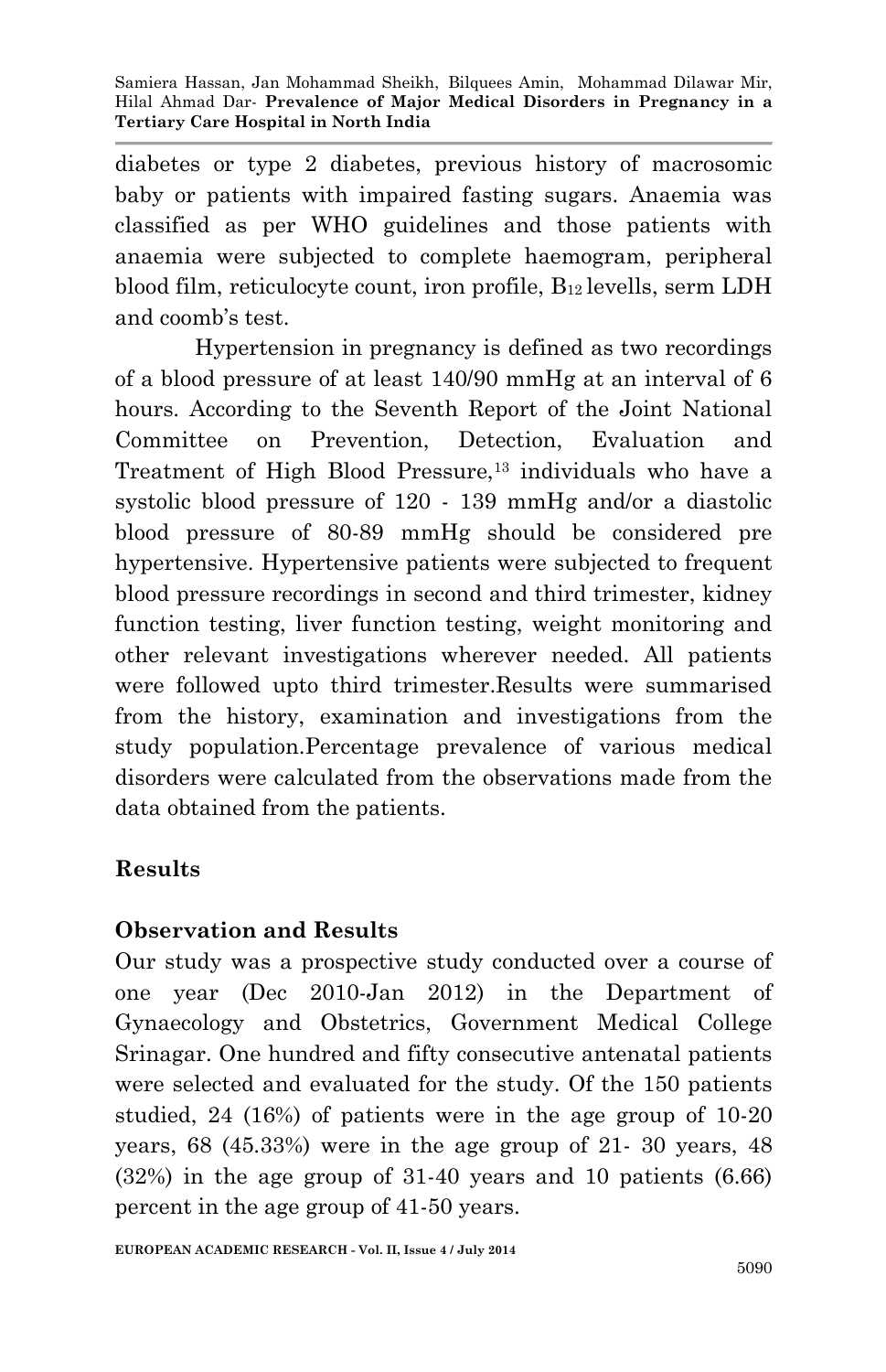| Table-1 Age distribution of 150 cases studied. |                           |            |  |  |  |
|------------------------------------------------|---------------------------|------------|--|--|--|
| Age in Years                                   | <b>Total No. of Cases</b> | Percentage |  |  |  |
| $10 - 20$                                      | 24                        | 16         |  |  |  |
| $21 - 30$                                      | 68                        | 45.33      |  |  |  |
| $31 - 40$                                      | 48                        | 32         |  |  |  |
| $41 - 50$                                      | 10                        | 6.66       |  |  |  |





Of the 150 patients studied, 46 (30.66%) patients were primigravidae, 6 (4%) patients were elderly primi's, 90 (60%) were multi gravidae, and 8 (5.33%) patients were grand multiparas.

**Table-2 Showing percentage prevalence of various group of patients.**

| Group of cases   | no.of cases | percentage |
|------------------|-------------|------------|
| Primigravidae    | 46          | 30.66      |
| Elderly          |             |            |
| primigravidae    |             |            |
| multigravidae    | 90          | 60         |
| Grand multiparas |             | 5.33       |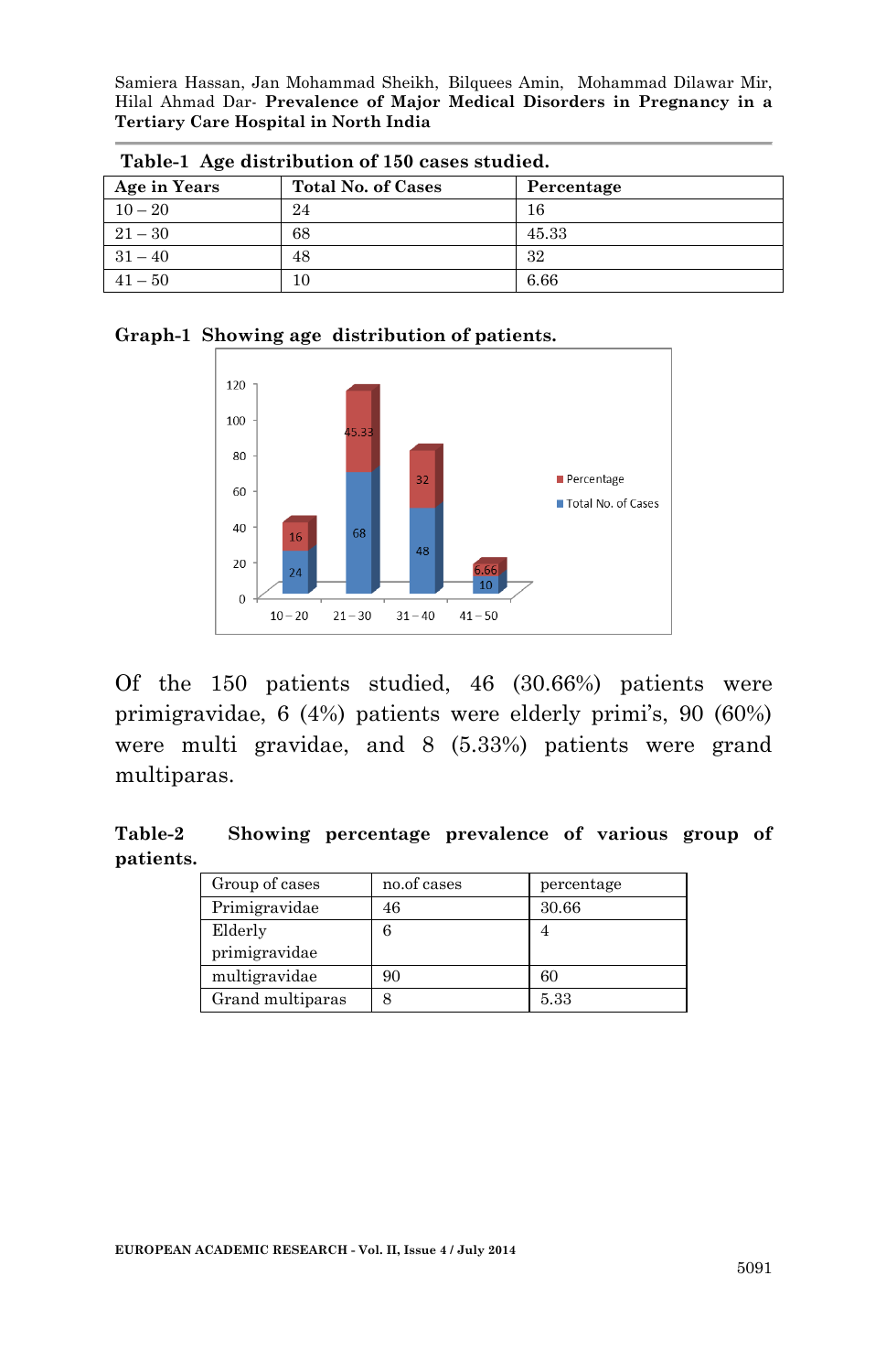



Of the 150 patients studied evaluation revealed type-II diabetes in 3 (2%) of patients, gestational diabetes in 11 (7.33%), anaemia in 64 (42%), essential hypertension in 6 (4%) of patients and pregnancy induced hypertension in 13 (8.66%) patients.

**Table-3 Showing percentage prevalence of various medical disorders in our study group.**

| Clinical parameter | Total no. Of cases | Cases observed | Percentage     |
|--------------------|--------------------|----------------|----------------|
|                    |                    |                |                |
| Type-II diabetes   | 150                | 3              | 2              |
| Gestational        | 150                | 11             | 7.33           |
| Diabetes Milletus  |                    |                |                |
| Anaemia            | 150                | 65             | 42.66          |
| Essential          | 150                | 6              | $\overline{4}$ |
| hypertension       |                    |                |                |

**Graph Showing percentage prevalence of various medical disorders in our study group.**



**EUROPEAN ACADEMIC RESEARCH - Vol. II, Issue 4 / July 2014**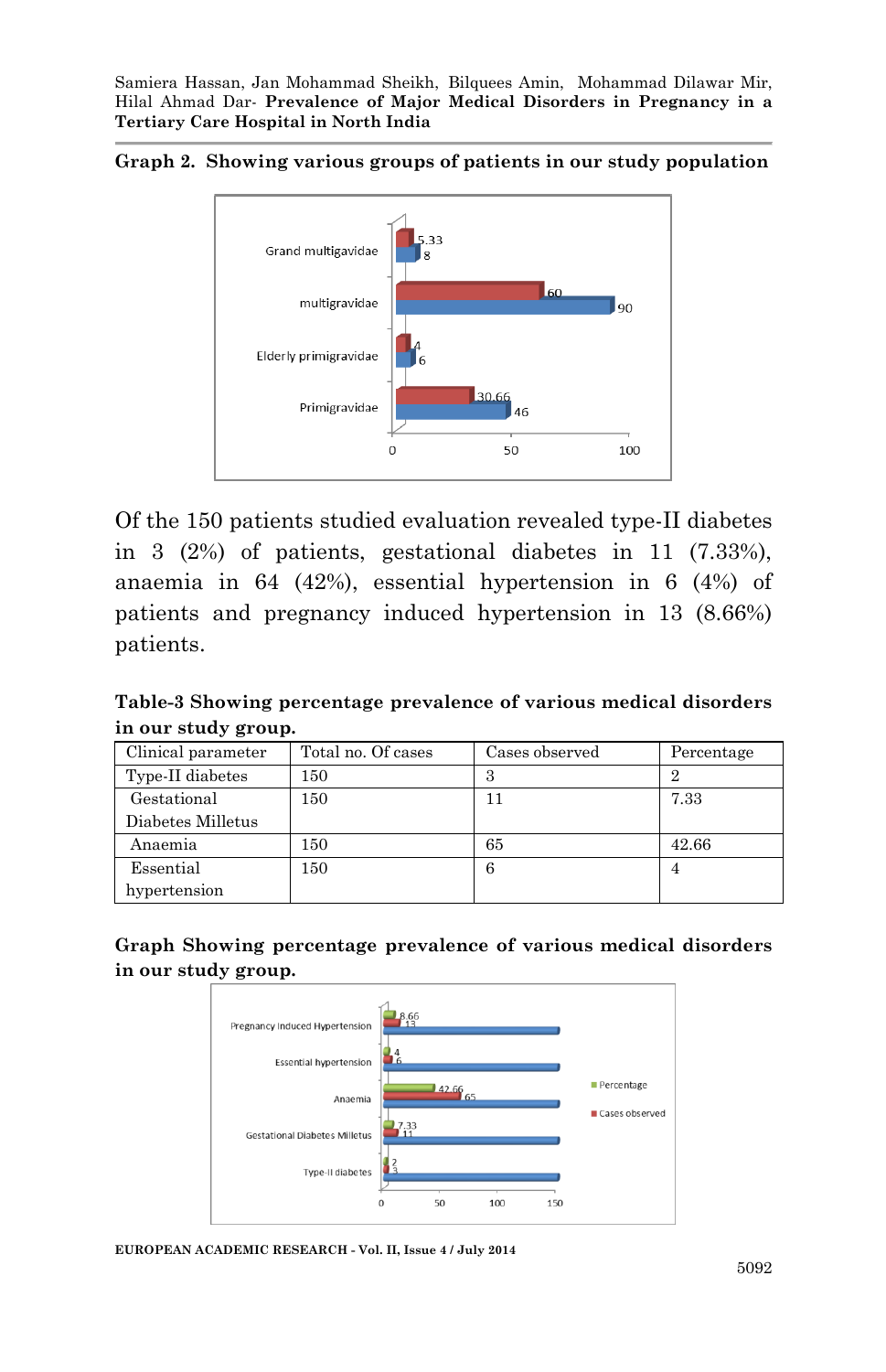|                    | Table-4 Showing relationship of various medical disorders with |  |  |  |
|--------------------|----------------------------------------------------------------|--|--|--|
| parity of patients |                                                                |  |  |  |

| Disorder                       | No. Of cases | Primi's | Multi's | Percentage |
|--------------------------------|--------------|---------|---------|------------|
| Anaemia                        | 65           | 25      | 40      | 43.33      |
| Gestational diabetes           |              |         |         | 7.33       |
| Pregnancy induced hypertension | 13           |         | 6       | 8.66       |

**Graph showing relationship of various medical disorders disorders with parity of patients.**



## **Discussion**

Our study demonstrated out of 150 patients studied, evaluation revealed type-II diabetes in 3 (2%) of patients, gestational diabetes in 11 (7.33%), anaemia in 64 (42%), essential hypertension in 6 (4%) of patients and pregnancy induced hypertension in 13 (8.66%) patients. M I Harris et al studied Prevalence of diabetes, impaired fasting glucose, and impaired glucose tolerance in U.S. adults. The Third National Health and Nutrition Examination Survey (NHANES III) 1988-1994, contained a probability sample of  $18,825$  U.S. adults  $>$  or  $=$  20 years of age who were interviewed to ascertain a medical history of diagnosed diabetes, a subsample of 6,587 adults for whom fasting plasma glucose values were obtained, and a subsample of 2,844 adults between 40 and 74 years of age who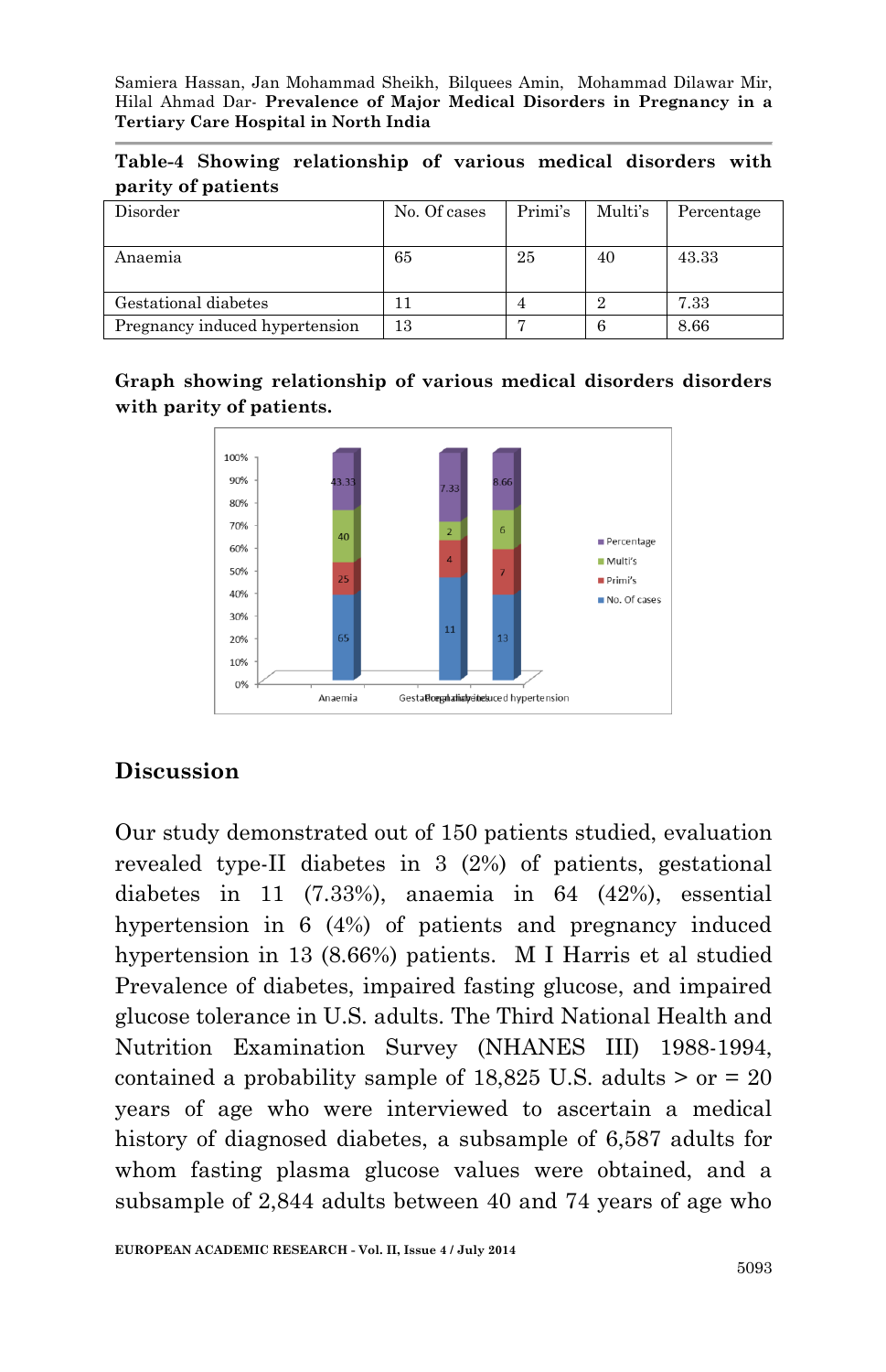received an oral glucose tolerance test. The Second National Health and Nutrition Examination Survey, 1976-1980, and Hispanic HANES used similar procedures to ascertain diabetes. Prevalence was calculated using the 1997 American Diabetes Association fasting plasma glucose criteria and the 1980-1985 World Health Organization (WHO) oral glucose tolerance test criteria. Prevalence of diagnosed diabetes in 1988-1994 was estimated to be  $5.1\%$  for U.S. adults > or = 20 years of age.Using American Diabetes Association criteria, the prevalence of undiagnosed diabetes (fasting plasma glucose > or = 126 mg/dl) was 2.7% and the prevalence of impaired fasting glucose (110 to  $\leq$  126 mg/dl) was 6.9%. There were similar rates of diabetes for men and women, but the rates for non-Hispanic blacks and Mexican-Americans were 1.6 and 1.9 times the rate for non-Hispanic whites. Based on American Diabetes Association criteria, prevalence of diabetes (diagnosed plus undiagnosed) in the total population of people who were 40-74 years of age increased from 8.9% in the period 1976-1980 to 12.3% by 1988-1994. A similar increase was found when WHO criteria were applied (11.4 and 14.3%).The high rates of abnormal fasting and post challenge glucose found in NHANES III, together with the increasing frequency of obesity and sedentary lifestyles in the population, make it likely that diabetes will continue to be a major health problem in the U.S. X. Xiong et al studied, Prevalence, Risk factors, maternal and infant outcomes of women with gestational diabetes mellitus (GDM),retrospective cohort study was performed based on 111 563 pregnancies delivered between 1991 through 1997 in 39 hospitals in northern and central Alberta, Canada. The prevalence of GDM was 2.5%. Risk factors for GDM included age >35 years, obesity, history of prior neonatal death, and prior cesarean section. Teenage mothers and women who drank alcohol were less likely to have GDM. Mothers with GDM were at increased risk of presenting with pre-eclampsia, premature rupture of membranes, cesarean section, and preterm delivery.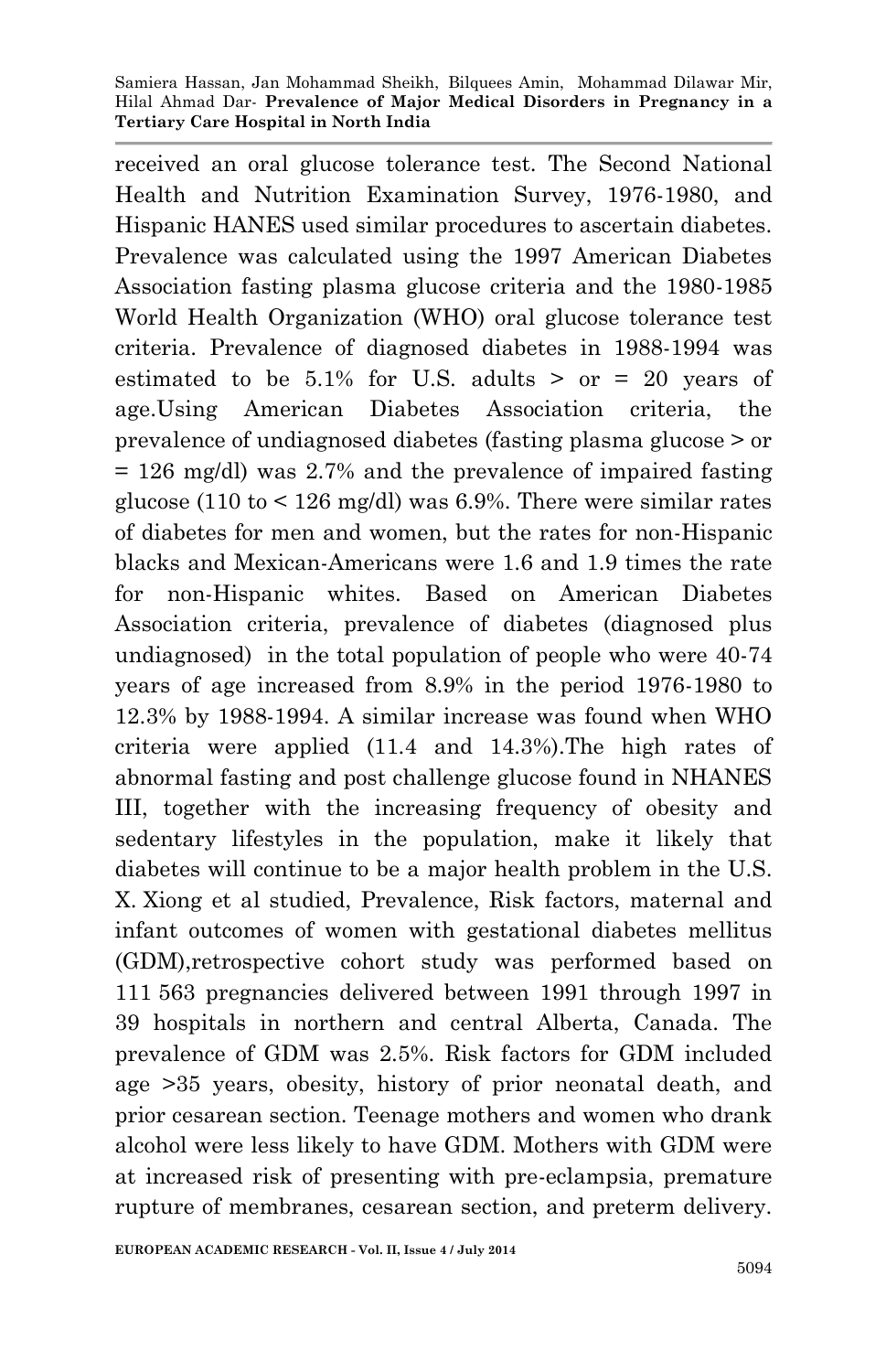Infants born to mothers with GDM were at higher risk of being macrosomic or large-for-gestational-age.

A.R. Sarin studied prevalence of anemia in pregnancy and its impact on maternal and perinatal mortality and morbidity, and to suggest ways to make the anemia prevention programs more effective. The incidence of pregnancy anemia was determined by a population-based survey (1990–1994) of rural and urban areas using a cluster sample design. Mortality and morbidity data were gathered from our own hospital records (1982–1994). The survey data showed that 86.1% of pregnant women were anemic (Hb < 11  $g/dl$ ); 56.0% had severe anemia (Hb  $\leq 7$  g/dl); and 1.9% were decompensated (Hb  $\leq 4$ ) g/dl). The hospital-based analysis revealed that severe anemia contributed to 34.5% of all maternal deaths. Hypertensive disorders were found in 28.2% of severe anemia cases. The incidence of preterm labour was 31.2% in these cases and the birth weight  $2.23 \pm 1.13$  kg (mean  $\pm$  SD), while perinatal mortality was 65 compared to overall rates of 7.9%,  $2.78 \pm 1.32$ kg and 46, respectively. They conclude that severe anemia of pregnancy is still rampant and its adverse consequences remain unabated. K. Hunt et al studied trends in the prevalence of gestational diabetes mellitus (GDM). The prevalence of GDM in a population is reflective of the prevalence of type 2 diabetes within that population. In low-risk populations, such as those found in Sweden, the prevalence in population-based studies is lower than 2% even when universal testing is offered, whereas studies in high-risk populations, such as the Native American Cree, Northern Californian Hispanics, and Northern Californian Asians, reported prevalence rates ranging from 4.9% to 12.8%. Prevalence rates for GDM obtained from hospital-based studies similarly reflect the risk of type 2 diabetes in a population with a single hospital-based study in Australia reporting prevalences ranging from 3.0% in Anglo-Celtic women to 17.0% in Indian women.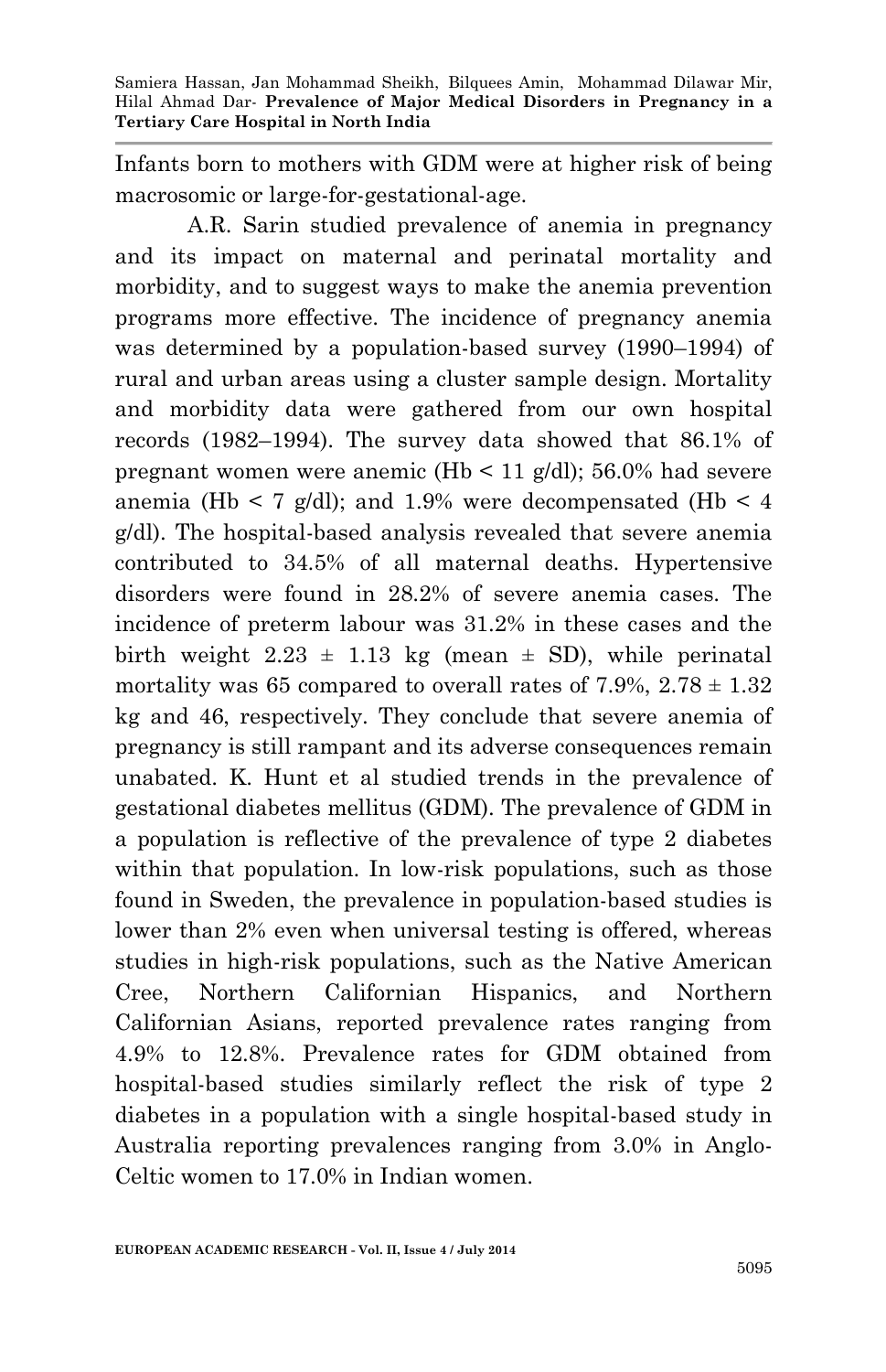Granger JP et al studied Pathophysiology of pregnancyinduced hypertension. Pregnancy-induced hypertension (PIH) is estimated to affect 7% to 10% of all pregnancies in the United States. Despite being the leading cause of maternal death and a major contributor of maternal and perinatal morbidity, the mechanisms responsible for the pathogenesis of PIH have not yet been fully elucidated. The initiating event in PIH appears to be reduced uteroplacental perfusion as a result of abnormal cytotrophoblast invasion of spiral arterioles. Placental ischemia is thought to lead to widespread activation/dysfunction of the maternal vascular endothelium that results in enhanced formation of endothelin and thromboxane, increased vascular sensitivity to angiotensin II, and decreased formation of vasodilators such as nitric oxide and prostacyclin.

### **Summary and Conclusion**

- Medical disorders are common in pregnant patients in north india.
- Anaemia complicates 42% of pregnancies in our part of world.
- Type-ii diabetes and gestational diabetes complicate 2% and 7.33% of pregnancies.
- Essentional hypertension and pregnancy induced hypertension is seen in 4% and 8.66 % of patients.

## **BIBLIOGRAPHY**

[Dabelea,](http://care.diabetesjournals.org/search?author1=Dana+Dabelea&sortspec=date&submit=Submit) Dana, [Janet K. Snell-Bergeon,](http://care.diabetesjournals.org/search?author1=Janet+K.+Snell-Bergeon&sortspec=date&submit=Submit) MPH, [Cynthia L.](http://care.diabetesjournals.org/search?author1=Cynthia+L.+Hartsfield&sortspec=date&submit=Submit)  [Hartsfield,](http://care.diabetesjournals.org/search?author1=Cynthia+L.+Hartsfield&sortspec=date&submit=Submit) [Kimberly J. Bischoff,](http://care.diabetesjournals.org/search?author1=Kimberly+J.+Bischoff&sortspec=date&submit=Submit) MSPH[,Richard F.](http://care.diabetesjournals.org/search?author1=Richard+F.+Hamman&sortspec=date&submit=Submit)  [Hamman](http://care.diabetesjournals.org/search?author1=Richard+F.+Hamman&sortspec=date&submit=Submit) and [Robert S. McDuffie](http://care.diabetesjournals.org/search?author1=Robert+S.+McDuffie&sortspec=date&submit=Submit). 2005. "Increasing Prevalence of Gestational Diabetes Mellitus (GDM) Over Time and by Birth Cohort Kaiser Permanente of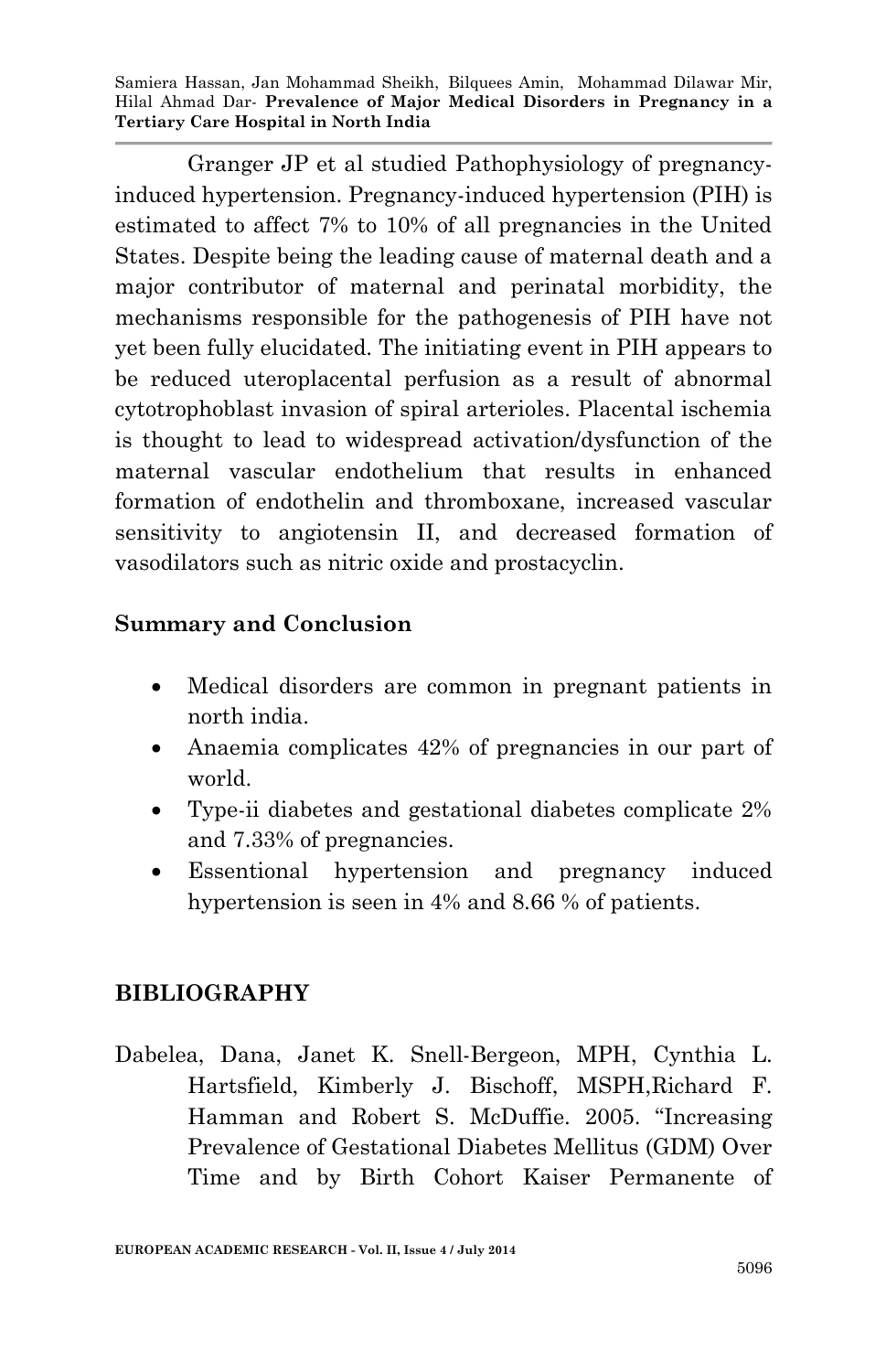> Colorado GDM Screening Program." *Diabetes Care* 28(3): 579-584. [13]

- Department of Obstetrics and Gynaecology, The University Of Hong Kong. Clinical Report of Tsan Yuk Hospital. Hong Kong, 1966. [1]
- Department of Obstetrics and Gynaecology, The University of Hong Kong. Clinical Report of Tsan Yuk Hospital and Queen Mary Hospital. Hong Kong, 1995. [2]
- Dornhorst, A., C.M. Paterson, J.S.D. Nicholls, J. Wadsworth, D.C. Chiu, R.S. Elkeles, D.G. Johnston, R.W. Beard. 1992. "High Prevalence of Gestational Diabetes in Women from Ethnic Minority Groups." *Diabetes UK Diabetic Medicine* 9(9): 820–825. [15]
- Duthie, S.J., Lee, C.P., Ma, H.K. 1994. "Maternal mortality in Hong Kong, 1986-1990." *Br J Obstet Gynaecol* 101:906-7. [4]
- Fuhrmann, K., Reihler, H., Semmler, K., Fischer, F., Fischer, M., and Glockner, E. 1983. "Prevention of congenital malformations in infants of insulin-dependent diabetic mothers." *Diabetes Care* 6:219-23. [11]
- Gleicher, N. and Elkayam, U. 1985. "Principles of internal medicine in pregnancy." In *Principles of medical therapy in pregnancy,* edited by N. Gleicher. New York: Plenum Medical Book Company, 3-7. [9]
- Gleicher, N. and Elkayam, U. 1985. "Fertility control in the female patient with medical disease." In *Principles of medical therapy in pregnancy,* edited by N. Gleicher. New York: Plenum Medical Book Company, 7-19. [10]
- [Harris,](http://care.diabetesjournals.org/search?author1=M+I+Harris&sortspec=date&submit=Submit) M.I., [K M Flegal](http://care.diabetesjournals.org/search?author1=K+M+Flegal&sortspec=date&submit=Submit)[,C C Cowie,](http://care.diabetesjournals.org/search?author1=C+C+Cowie&sortspec=date&submit=Submit) [M S Eberhardt,](http://care.diabetesjournals.org/search?author1=M+S+Eberhardt&sortspec=date&submit=Submit) [D E](http://care.diabetesjournals.org/search?author1=D+E+Goldstein&sortspec=date&submit=Submit)  [Goldstein,](http://care.diabetesjournals.org/search?author1=D+E+Goldstein&sortspec=date&submit=Submit) [R R Little,](http://care.diabetesjournals.org/search?author1=R+R+Little&sortspec=date&submit=Submit) [H M Wiedmeyer](http://care.diabetesjournals.org/search?author1=H+M+Wiedmeyer&sortspec=date&submit=Submit) and [D D Byrd-](http://care.diabetesjournals.org/search?author1=D+D+Byrd-Holt&sortspec=date&submit=Submit)[Holt.](http://care.diabetesjournals.org/search?author1=D+D+Byrd-Holt&sortspec=date&submit=Submit) 1998. "Prevalence of diabetes, impaired fasting glucose, and impaired glucose tolerance in U.S. adults. The Third National Health and Nutrition Examination Survey, 1988-1994." *Diabetes Care* 21(4): 518-524. [12]